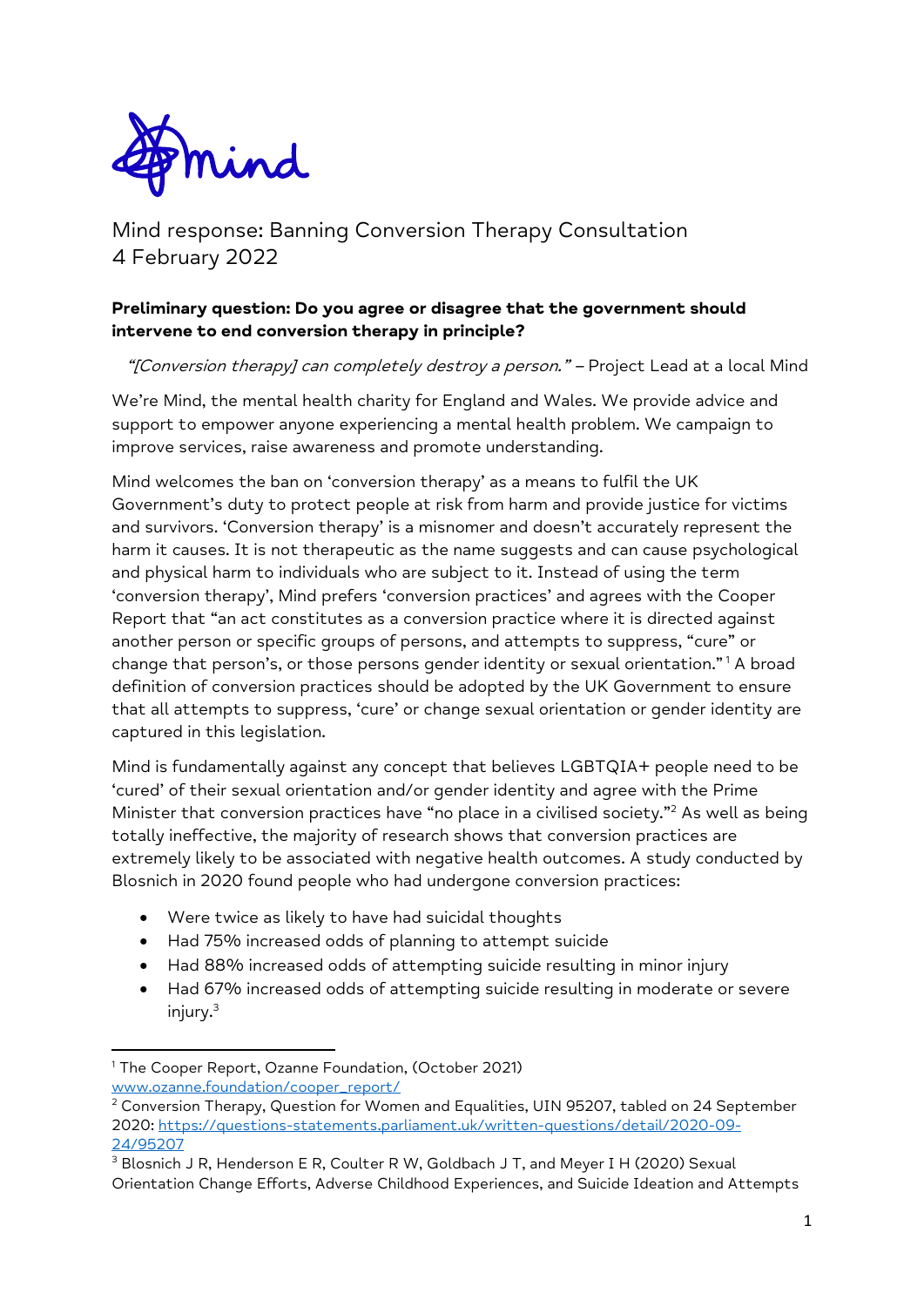The psychological harm conversion practices cause requires the UK Government to intervene to end conversion practices with a total ban without exemptions. The proposals within this consultation fall short of protecting everyone at risk of conversion practices. As a signatory of the Memorandum of Understanding on Conversion Therapy in the UK<sup>4</sup> , Mind is calling on the UK Government to change the proposal to:

- Provide a full ban on conversion practices for all adults as well as under 18s
- Clearly include bisexual, asexual, intersex and non-binary people within the proposals
- Ban attempts to suppress as well as change a person's sexual orientation or gender identity.

As part of our research for this response, we carried out several interviews with leads of local Mind services across England and Wales providing mental health support for LGBTQIA+ communities. We heard about the devastating impact of conversion practices on people's mental health and how conversion practices teach people not to care about themselves as they are taught to believe there is something wrong with them. These harmful thoughts can lead to poor mental health and suicidal thoughts.

"Conversion therapy reinforces the feeling like there's something wrong with you, or always feeling like you're the odd one out in a room, or you're not living the way that everyone else is living and therefore certain aspects of society are denied to you or there are barriers in place." - Project Lead at a local Mind

"The results of conversion therapy will lead to serious mental health issues, suicide or suicide attempts with no positive outcomes." - Project Lead at a local Mind

"If you look at survivors' groups for people who have been through conversion and reparative therapy, you see an increase in levels of depression, panic disorders, anxiety, suicidal ideation, increased suicide attempts, increased substance misuse, increased self-harm." - Chief Executive at a local Mind

Mind also spoke with someone who had experienced conversion practices. They spoke of the detrimental impact it had on their mental health. Further adding to the comments above from people working at local Minds, they spoke of the guilt, anxiety and poor mental health they experienced as a result.

"[It] makes you feel guilty and it's very vicious. I think it affects your mental health because if you believe in religion and they're saying the person who created you thinks you're wrong basically, that obviously affects your mental health quite severely like anxiety around having thoughts about the person of the same sex or even depression as well. Just feeling like you're wrong as a person because you feel like you're not welcome." - Person with lived experience

among Sexual Minority Adults, United States, 2016–2018. American journal of public health, (0), e1-e7.

<sup>&</sup>lt;sup>4</sup> Memorandum of Understanding on Conversion Therapy in the UK: [www.bacp.co.uk/media/14172/memorandum-of-understanding-on-conversion-therapy-in-the-uk](http://www.bacp.co.uk/media/14172/memorandum-of-understanding-on-conversion-therapy-in-the-uk-december-2021.pdf)[december-2021.pdf.](http://www.bacp.co.uk/media/14172/memorandum-of-understanding-on-conversion-therapy-in-the-uk-december-2021.pdf)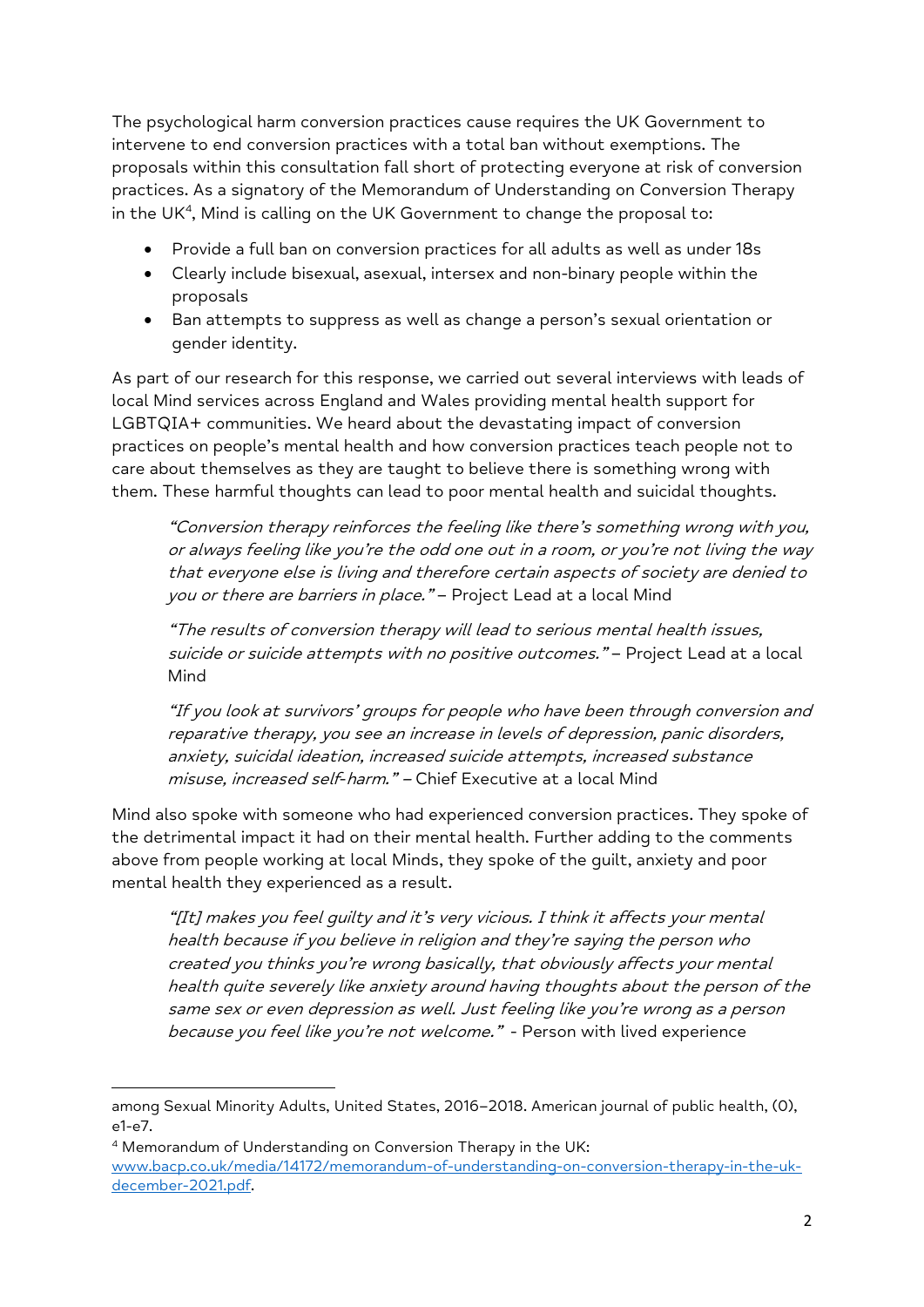If the UK Government is truly committed to improving the outcomes of LGBTQIA+ people, it must intervene and ban all conversion practices, following other countries worldwide who have already done so, such as Ecuador, Germany and Canada who have introduced an outright ban of the practice.

In order for the ban on conversion practices to protect trans people, it is crucial that the UK Government's proposed legislation does not cover gender identity clinics. We would not like to see the unintended consequence of further barriers being created to access gender identity clinics, which already have long waiting times which impact on the mental health of trans people.

Likewise, we want to ensure that the legislation does not affect the availability of therapy which seeks to assist individuals who are questioning their sexual orientation or gender identity, regardless of the end result. Our conversations with local Minds highlighted that they were not concerned the ban would hinder them in supporting people exploring their sexual orientation or gender identity. However, we suggest that careful consideration is given to the legal definitions around this issue, to make sure these possible unintended consequences are avoided.

"I think [the ban] would hopefully be the opposite, it would signal from government that actually, we want to create safe spaces. [Conversion practices] are unsafe spaces to talk about your sexuality or gender expression because there's a bias within the therapist from the beginning… this ban is sending out a message that we want to create safe spaces for people to talk about these things." - Chief Executive at a local Mind

"There is a huge difference between some seeking help because they're having issues around their sexuality, rather than someone's going out to be changed. It's a fine line. Obviously, some people are really not happy being gay or trans, but there needs to be more therapy to help these people." - Project Lead at a local Mind

Alongside the ban on conversion practices, Mind calls on the UK Government to introduce additional measures such as, education, training and awareness of conversion practices so individuals and institutions such as schools and colleges can identify these practices, and victims can access support. The importance of awareness and education was highlighted in our conversation with someone who had experienced conversion practices but did not realise that was what it was at the time.

"I never thought that I had actually experienced conversion therapy because I thought conversion therapy was the stuff you see in the media or in films of shock therapy and the really extreme forms of therapy. Then I read [the] definition of conversion therapy and I think it was a weird moment for me because I realised, I had experienced it but I didn't know that I had." – Person with lived experience

### **1. To what extent do you support, or not support, the government's proposal for addressing physical acts of conversion therapy? Why do you think this is?**

Strongly agree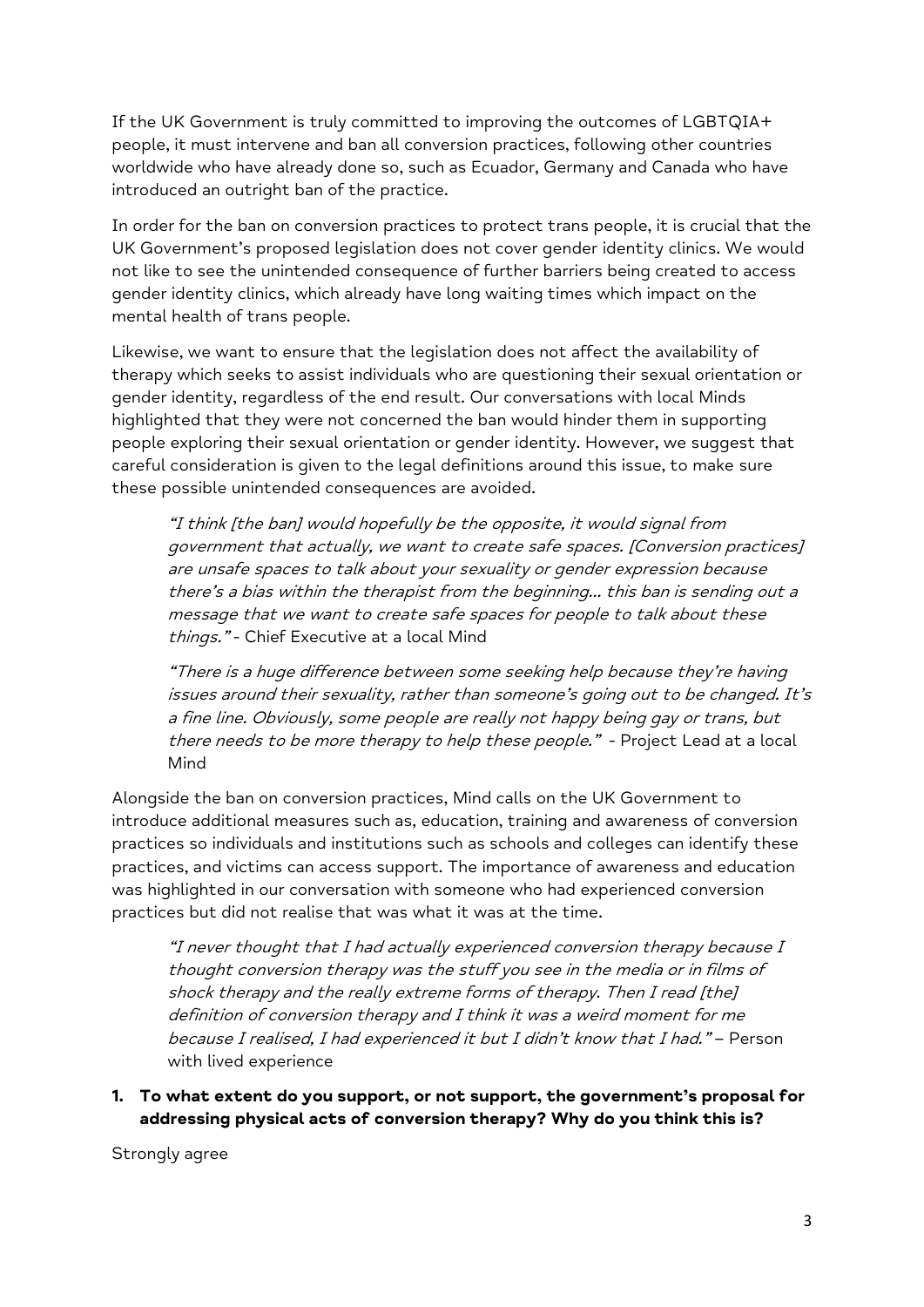Mind fully supports the UK Government's proposal to address physical acts of 'conversion therapy'. It's important for these to be identified as a separate aggravating offence with additional penalties to allow prosecutors to show that if an attempt to change a person's sexual orientation or gender identity was a motivating factor in a violent crime, the judge can 'uplift' their sentence – in a similar way to hate crime legislation.

Alongside additional penalties, it is crucial the UK Government also introduces support services for individuals who have experienced physical acts of conversion practices. These services need to provide holistic support and recognise that physical 'conversion therapy' will not only cause physical harm but also psychological harm. It is extremely common for people who have experienced conversion practices to experience suicidal ideation. The Cooper Report produced by the Ozanne Foundation found that 68.7% of people who experienced conversion practices experienced suicide feelings after. 5

Conversion practices are a violation of article 3 of the European Convention on Human Rights – it is the duty of government to provide protection to individuals from serious harm amounting to torture, or inhuman or degrading treatment. This means it's the UK Government's responsibility to ban conversion practices to protect individuals from harm.

Mind also welcomes the introduction of Conversion Therapy Protection Orders for victims of physical acts of conversion practices. However, this should be extended to all forms of conversion practices and include all those over 18. These protection orders should be widened to protect victims who have suffered conversion practices outside of the UK, for example, granting Conversion Therapy Protection Orders to be included as a basis for an asylum claim.

**2. The government considers that delivering talking conversion therapy with the intention of changing a person's sexual orientation or changing them from being transgender or to being transgender either to someone who is under 18, or to someone who is 18 or over and who has not consented or lacks the capacity to do so should be considered a criminal offence. The consultation document describes proposals to introduce new criminal law that will capture this. How far do you agree or disagree with this?**

Somewhat agree.

## **3. How far do you agree or disagree with the penalties being proposed?**

Somewhat disagree.

# **4. Do you think that these proposals miss anything? If yes, can you tell us what you think we have missed?**

Yes

The proposed commitments fall short in protecting all LGBTQIA+ individuals, especially those who have been identified in the UK Government's own research to be at risk of

<sup>5</sup> Ban Conversion Therapy Legal Forum (2021) The Cooper Report: Recommendations on legislating effectively for a ban on conversion practices: [www.ozanne.foundation/cooper\\_report.](http://www.ozanne.foundation/cooper_report)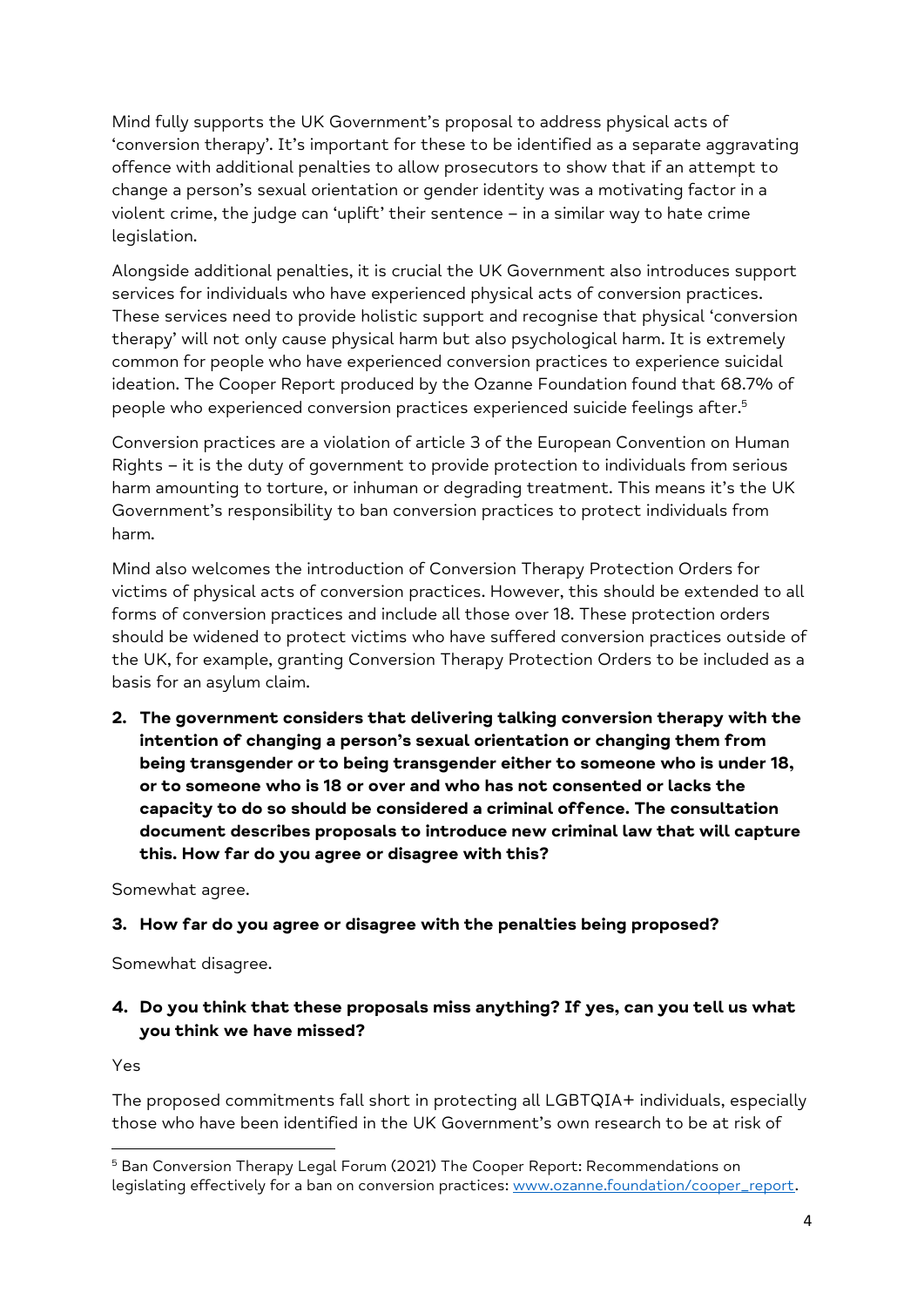conversion practices, i.e., individuals in religious communities, and those who identify as intersex or asexual.<sup>6</sup>

In order to fully protect all LGBTQIA+ people, the proposal needs to include a duty on statutory services to inform regulators and professional bodies about accusations or charges of 'conversion therapy'. Mind does not believe a fine is enough and recommends the UK Government enforces punishments that act as a stronger deterrent.

However, Mind is also aware that the enforcement of criminal sanctions could lead to a number of inadvertent and unwelcome consequences in the health sector, including:

- An unwillingness by clinicians to undertake legitimate exploratory conversations with patients because they fear the law might be used against them because of the lack of understanding of the complexities that might exist in an individual case;
- And, linked to these complexities, a lack of understanding in the judicial system of what is often a grey area when it comes to psychiatric care.

Legitimate talking therapies are important for society, and especially for LGBTQIA+ people who have worse mental health outcomes compared to the general population. Banning conversion practices must not interfere with professionals who provide legitimate support for those who may be questioning their gender identity or sexual orientation. To ensure that there are no unintended consequences from this legislation, the UK Government must have a strong, well defined legal definition to safeguard all LGBTQIA+ people and those who seek to provide them with legitimate support.

As well as criminal sanctions, Mind also advises that professional bodies should continue to have an important responsibility and role in providing education and training to their members and the public on the ethical harm of 'conversion therapy'.

Mind, along with the signatories of the Memorandum of Understanding on Conversion Therapy in the UK<sup>7</sup>, consider conversion practices to be unethical and harmful. There must be an outright ban. The UK Government's proposal, as it stands, has five major flaws:

I. Informed consent

It is not possible to achieve informed consent for conversion practices. The UK Government's own research into conversion practices show that adults who 'consented' to conversion practices were not given full and unbiased information about the practice, were not informed of the risks it involved, and were not offered any alternative.<sup>8</sup>

 $6$  Government Equalities Office (October 2021) Conversion therapy: an evidence assessment and qualitative study: [www.gov.uk/government/publications/conversion-therapy-an-evidence](http://www.gov.uk/government/publications/conversion-therapy-an-evidence-assessment-and-qualitative-study/conversion-therapy-an-evidence-assessment-and-qualitative-study#who-undergoes-conversion-therapy-and-why)[assessment-and-qualitative-study/conversion-therapy-an-evidence-assessment-and-qualitative](http://www.gov.uk/government/publications/conversion-therapy-an-evidence-assessment-and-qualitative-study/conversion-therapy-an-evidence-assessment-and-qualitative-study#who-undergoes-conversion-therapy-and-why)[study#who-undergoes-conversion-therapy-and-why.](http://www.gov.uk/government/publications/conversion-therapy-an-evidence-assessment-and-qualitative-study/conversion-therapy-an-evidence-assessment-and-qualitative-study#who-undergoes-conversion-therapy-and-why)

<sup>7</sup> Memorandum of Understanding on Conversion Therapy in the UK: [www.bacp.co.uk/media/14172/memorandum-of-understanding-on-conversion-therapy-in-the-uk](http://www.bacp.co.uk/media/14172/memorandum-of-understanding-on-conversion-therapy-in-the-uk-december-2021.pdf)[december-2021.pdf.](http://www.bacp.co.uk/media/14172/memorandum-of-understanding-on-conversion-therapy-in-the-uk-december-2021.pdf)

<sup>&</sup>lt;sup>8</sup> Government Equalities Office (October 2021) Conversion therapy: an evidence assessment and qualitative study: [www.gov.uk/government/publications/conversion-therapy-an-evidence-](http://www.gov.uk/government/publications/conversion-therapy-an-evidence-assessment-and-qualitative-study/conversion-therapy-an-evidence-assessment-and-qualitative-study#who-undergoes-conversion-therapy-and-why)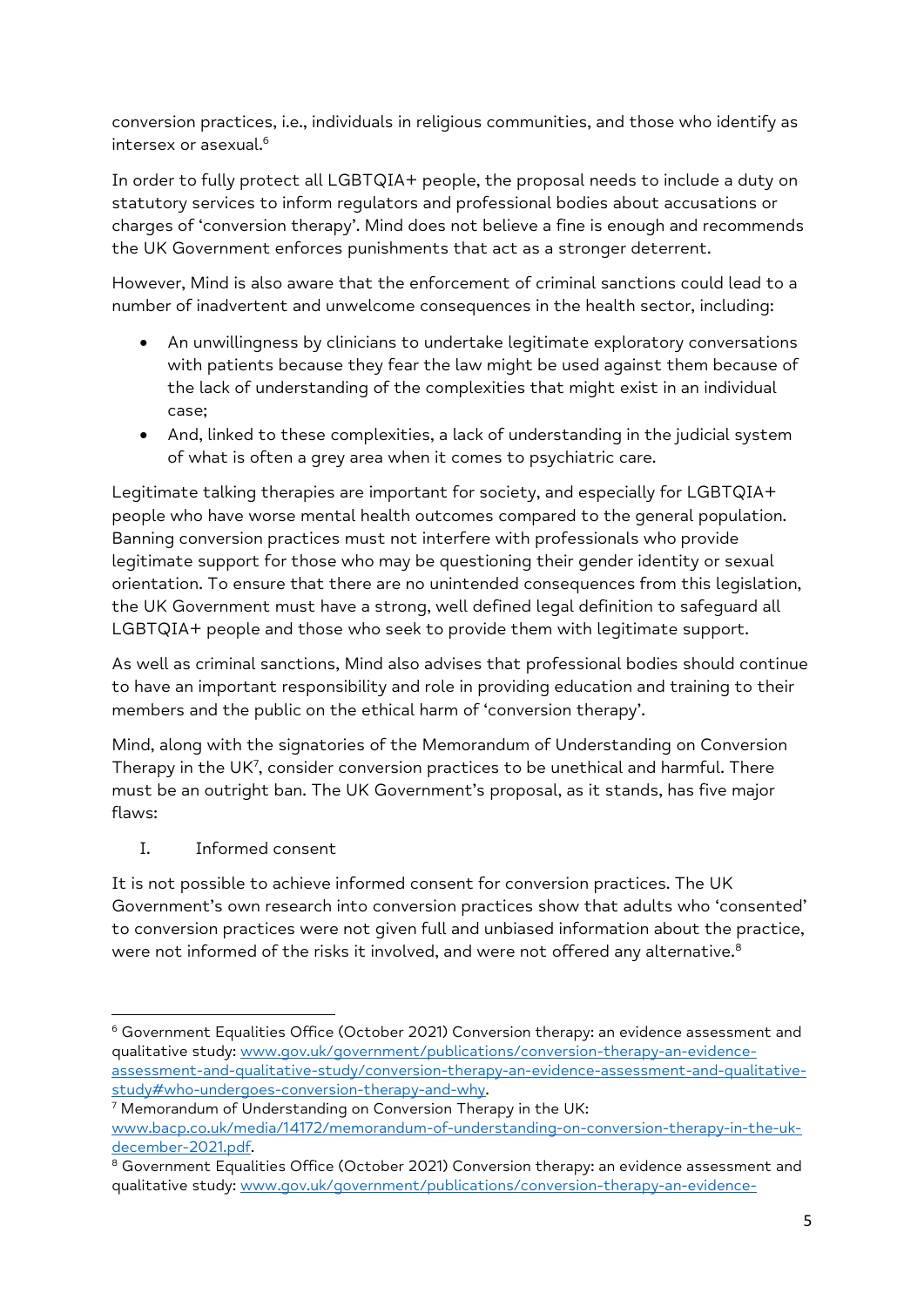The consultation states that consent should be voluntary and informed, given while having capacity, however, the UK Government's own research understands that information is often held back for people undergoing conversion practices and therefore it can neither be voluntary or informed.<sup>9</sup>

Conversion practices lead to psychological harm and constitute torture and inhuman or degrading treatment or punishment and therefore are protected under Article 3 of the European Commission on Human Rights (ECHR). The real risk of severe psychological harm caused by conversion practices can only exacerbate existing mental health problems. Harm in the form of recognised psychiatric illnesses such as depression, PTSD and anxiety are covered within bodily harm under the Offences Against the Person Act 1861. This means that although under the Mental Capacity Act 2005 a person is presumed to have capacity and therefore the ability to consent unless proven otherwise, it is not possible for someone to legally consent to conversion practices as they are considered torture and so protected under the EHCR.

It's also important to understand that by its nature, conversion practices occur in an environment where people feel pressurised and there is a power imbalance, further removing the possibility for informed consent. The pressure which LGBTQIA+ people face to resist their sexual orientation or gender identity in order to feel included in a cisgender, heteronormative society will most likely impair someone's ability to consent.

In the conversations Mind has had with local Minds services who support LGBTQIA+ communities, serious concerns with the issue of consent were raised:

"If you're in such a state where you're [thinking] I don't want to be me anymore, you're already in a vulnerable state. I think that if anybody is already experiencing those kind of negative things about themselves, I wouldn't consider them to necessarily be thinking right or be able to make those decisions. And often the groups that people will approach for reassurance in that way are very powerful institutions that have roots in homophobia, transphobia, and have an investment in keeping things at a normative line and have people fall in line with that. So I think it should actually be banned for everyone." - Project Lead at a local Mind

"[Allowing people to consent] is a massive loophole… you're going to say yes to pressure from families or from the church to be involved in something like this, even though somewhere deep down you know it's not going to be good for you, it's not going to be a positive experience." - Chief Executive at a local Mind

"How do you say who's vulnerable and not vulnerable? Because being part of a minority, especially in a rural area, that in itself makes you a vulnerable person" - Project Lead at a local Mind

"There are all sorts of forms of coercion and pressure that people can find themselves under. If you're part of a religious organisation, you want to feel part of that family, you're going to go along with whatever people tell you to do to pray the gay away… look at all the subtleties that are involved in microaggressions and

[assessment-and-qualitative-study/conversion-therapy-an-evidence-assessment-and-qualitative](http://www.gov.uk/government/publications/conversion-therapy-an-evidence-assessment-and-qualitative-study/conversion-therapy-an-evidence-assessment-and-qualitative-study#who-undergoes-conversion-therapy-and-why)[study#who-undergoes-conversion-therapy-and-why.](http://www.gov.uk/government/publications/conversion-therapy-an-evidence-assessment-and-qualitative-study/conversion-therapy-an-evidence-assessment-and-qualitative-study#who-undergoes-conversion-therapy-and-why)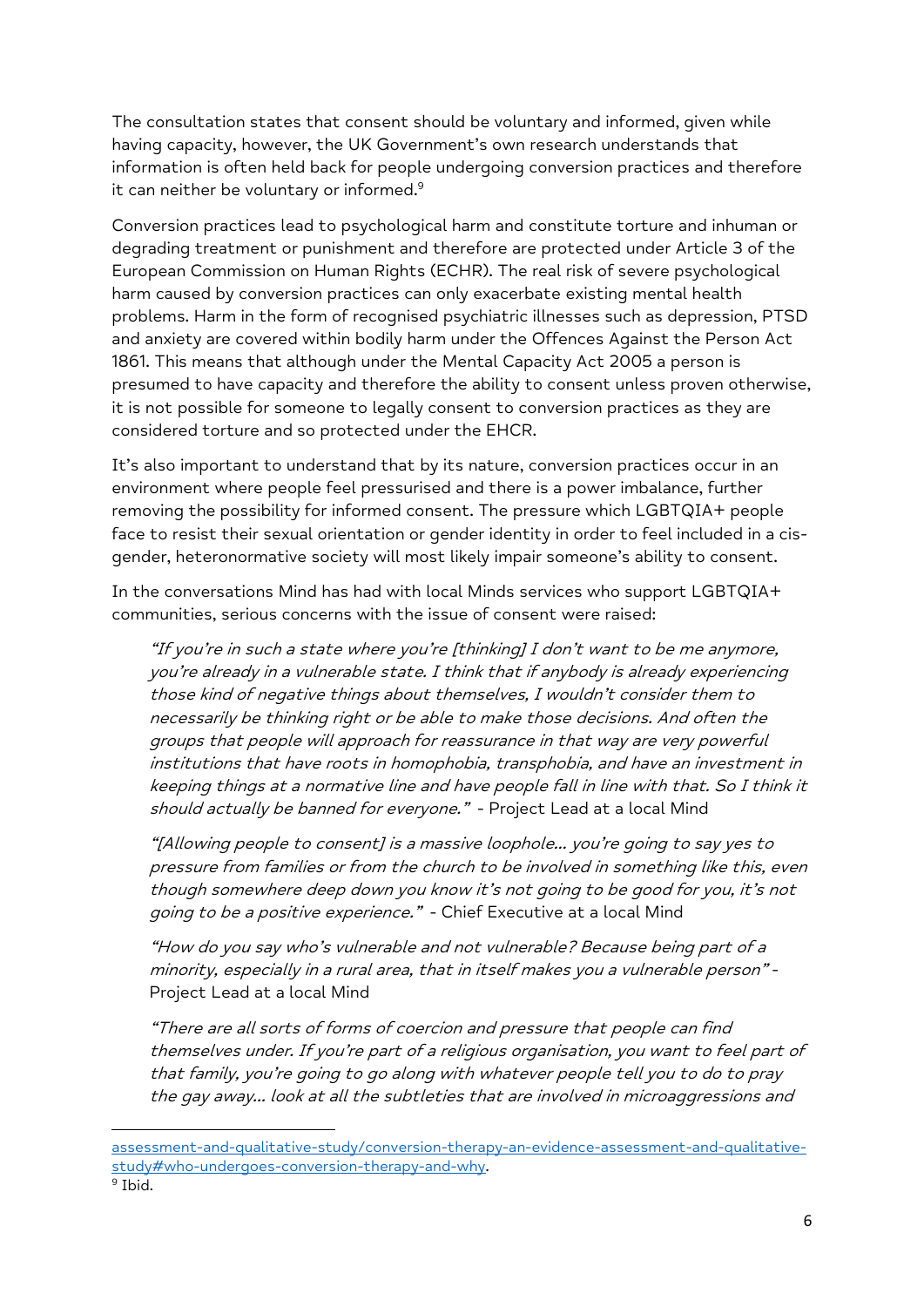how we internalise that homophobia as well. So I think it's really short sighted to say that people aren't being coerced and they can consent." - Chief Executive at a local Mind

The issue of consent was also highlighted in Mind's conversation with someone who had experienced conversion practices:

"I think a lot of the time consent is very blurred, like I would never say that I have consent to have that talk. I was in the room, I knew it was going to be about relationships but I didn't know that they were going to be praying for me and when you're in the room it's a very intense setting. You can't just really walk out." – Person with lived experience

# II. Defining 'Conversion Therapy'

'Conversion therapy' is misleading and does not encompass all the practices which take place under this definition. The Cooper Report recommended that the term conversion practices should be used in prospective legislation. This term encompasses not only medical practices, but also religious and cultural practices.

Mind agrees with the definition given by the Cooper Report: "an act constitutes as a conversion practice where it is directed against another person or specific groups of persons, and attempts to suppress, "cure" or change that person's or those persons gender identity or sexual orientation." 10

The UK Government must adopt this broad definition of conversion practices by explicitly stating that it is an offence to attempt to suppress, as well as change, a person's gender identity or sexual orientation. It is worrying that this has been excluded in the current proposal as it is clearly harmful and can have a severe impact on someone's mental health. Mind interviewed someone who had experienced conversion practices. They spoke of how damaging it was to be told to suppress their sexual orientation:

"I had the women on the church as well came talking to me saying how they're not homophobic, that I can be gay but I can't be with anyone for the whole of my life and that I have to suppress my desires and that my love for God should be enough…. Basically, it made me feel very guilty and I feel like they use the guilt against you because they say 'if you feel quilty that means that it is wrong".  $-$  Person with lived experience

III. Those most at risk of conversion practices might not be protected under this legislation

It is worrying that the UK Government's proposal doesn't explicitly include people who identify as non-binary, asexual, or intersex, when its own research found that asexual people are at higher risk of being offered or undergoing 'conversion practices' (10%).<sup>11</sup>

<sup>&</sup>lt;sup>10</sup> Ban Conversion Therapy Legal Forum (2021) The Cooper Report: Recommendations on legislating effectively for a ban on conversion practices: [www.ozanne.foundation/cooper\\_report.](http://www.ozanne.foundation/cooper_report)

<sup>&</sup>lt;sup>11</sup> Government Equalities Office (October 2021) Conversion therapy: an evidence assessment and qualitative study: [www.gov.uk/government/publications/conversion-therapy-an-evidence-](http://www.gov.uk/government/publications/conversion-therapy-an-evidence-assessment-and-qualitative-study/conversion-therapy-an-evidence-assessment-and-qualitative-study#who-undergoes-conversion-therapy-and-why)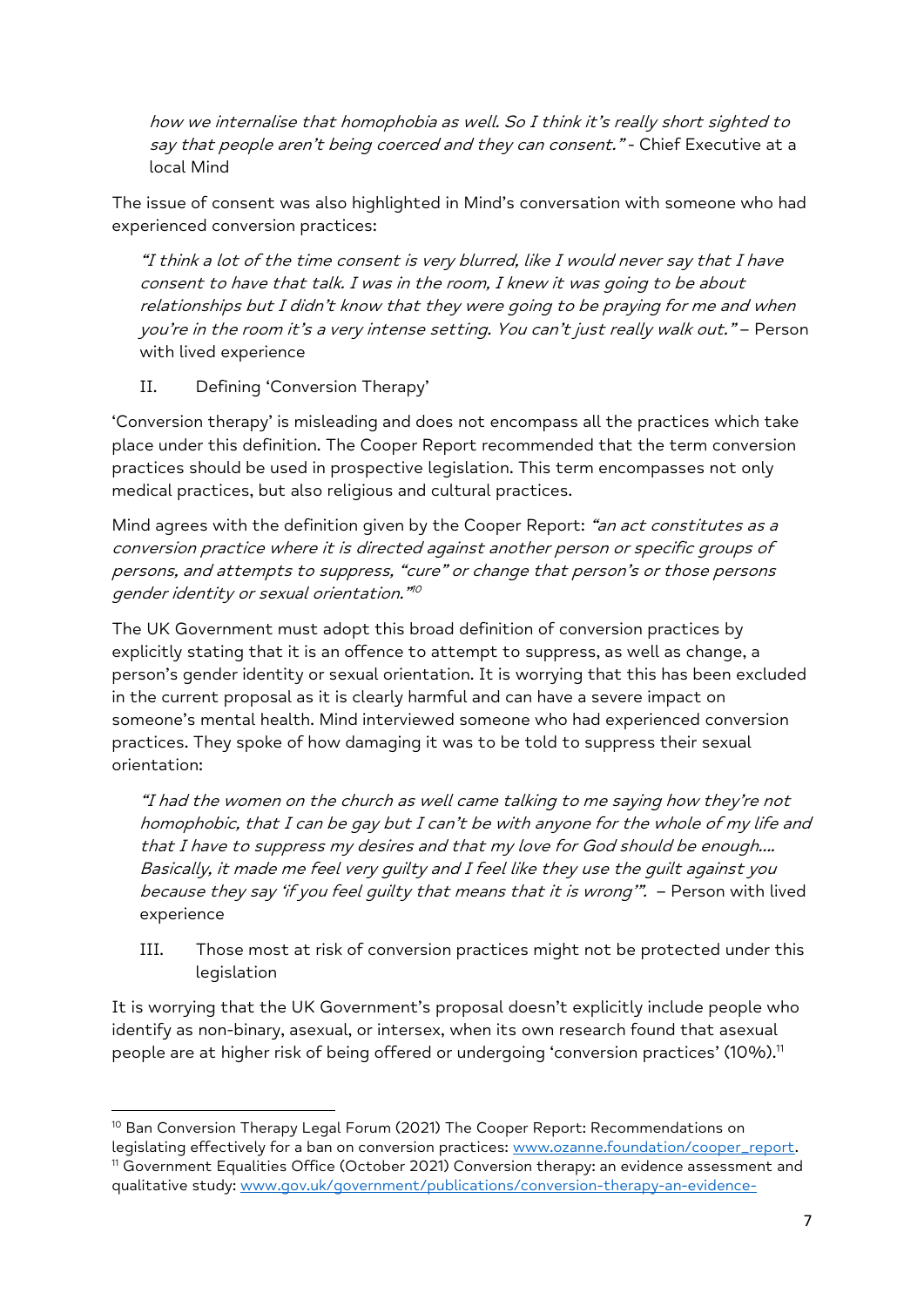The ban must consider all minority gender identities and sexual orientations to ensure that all people in LGBTQIA+ communities are protected under this law.

IV. Religious settings

The UK Government's own research found that over half of people who experienced conversion practices did so in a religious setting. <sup>12</sup> However, the proposed ban would still allow for people to attend private prayer and scripture readings around their sexual orientation and gender identity. We know that this form of conversion practice is detrimental to a person's self-worth and mental health and so leaves a significant loophole for conversion practices to continue in private.

Conversations with local Minds show that those who had experienced religious forms of conversion practice were often unaware it was happening, and therefore were unable to consent.

"I don't think they were [aware] because when I was talking to the chap who had everyone praying for him he was saying it as if it was so normal." - Project Lead at a local Mind

"[Religious conversion] is more subtle coercion, I guess, in the sense that people want to feel like they fit in to part of a religious family, and then were told that they couldn't and didn't unless they underwent some sort of 'conversion or reparative therapy', or questioned their sexuality or gender expression being seen as a sin, rather than being the natural expression of human identity." – Chief Executive at a Local Mind

Even if individuals are unaware that they are experiencing conversion practices through religious settings, they are still likely to experience a negative impact on their mental health as a result. In Mind's conversation with someone who had experienced religious conversion practices, they told us how the practices carried out by their church to suppress their sexual orientation has impacted how they feel about themselves:

"I always used to think, 'no, my church would never do conversion therapy… but knowing that it can literally just be like, praying for you to be straight or telling you to suppress your sexuality. Something as simple as that… it's really easily done, but still has major impacts on people's self-identity, their view of themselves, and their mental health." - Person with lived experience

The UK Government should ban all forms of religious conversion practices, including prayer healing, deliverance healing, scripture reading directed at an individual person and/or private prayer. This is absolutely vital to protect all LGBTQIA+ people from harm.

V. Gender transition services must be protected

[assessment-and-qualitative-study/conversion-therapy-an-evidence-assessment-and-qualitative](http://www.gov.uk/government/publications/conversion-therapy-an-evidence-assessment-and-qualitative-study/conversion-therapy-an-evidence-assessment-and-qualitative-study#who-undergoes-conversion-therapy-and-why)[study#who-undergoes-conversion-therapy-and-why.](http://www.gov.uk/government/publications/conversion-therapy-an-evidence-assessment-and-qualitative-study/conversion-therapy-an-evidence-assessment-and-qualitative-study#who-undergoes-conversion-therapy-and-why)

<sup>&</sup>lt;sup>12</sup> Government Equalities Office (October 2021) Conversion therapy: an evidence assessment and qualitative study: [www.gov.uk/government/publications/conversion-therapy-an-evidence](http://www.gov.uk/government/publications/conversion-therapy-an-evidence-assessment-and-qualitative-study/conversion-therapy-an-evidence-assessment-and-qualitative-study#what-forms-does-conversion-therapy-take-1)[assessment-and-qualitative-study/conversion-therapy-an-evidence-assessment-and-qualitative](http://www.gov.uk/government/publications/conversion-therapy-an-evidence-assessment-and-qualitative-study/conversion-therapy-an-evidence-assessment-and-qualitative-study#what-forms-does-conversion-therapy-take-1)[study#what-forms-does-conversion-therapy-take-1.](http://www.gov.uk/government/publications/conversion-therapy-an-evidence-assessment-and-qualitative-study/conversion-therapy-an-evidence-assessment-and-qualitative-study#what-forms-does-conversion-therapy-take-1)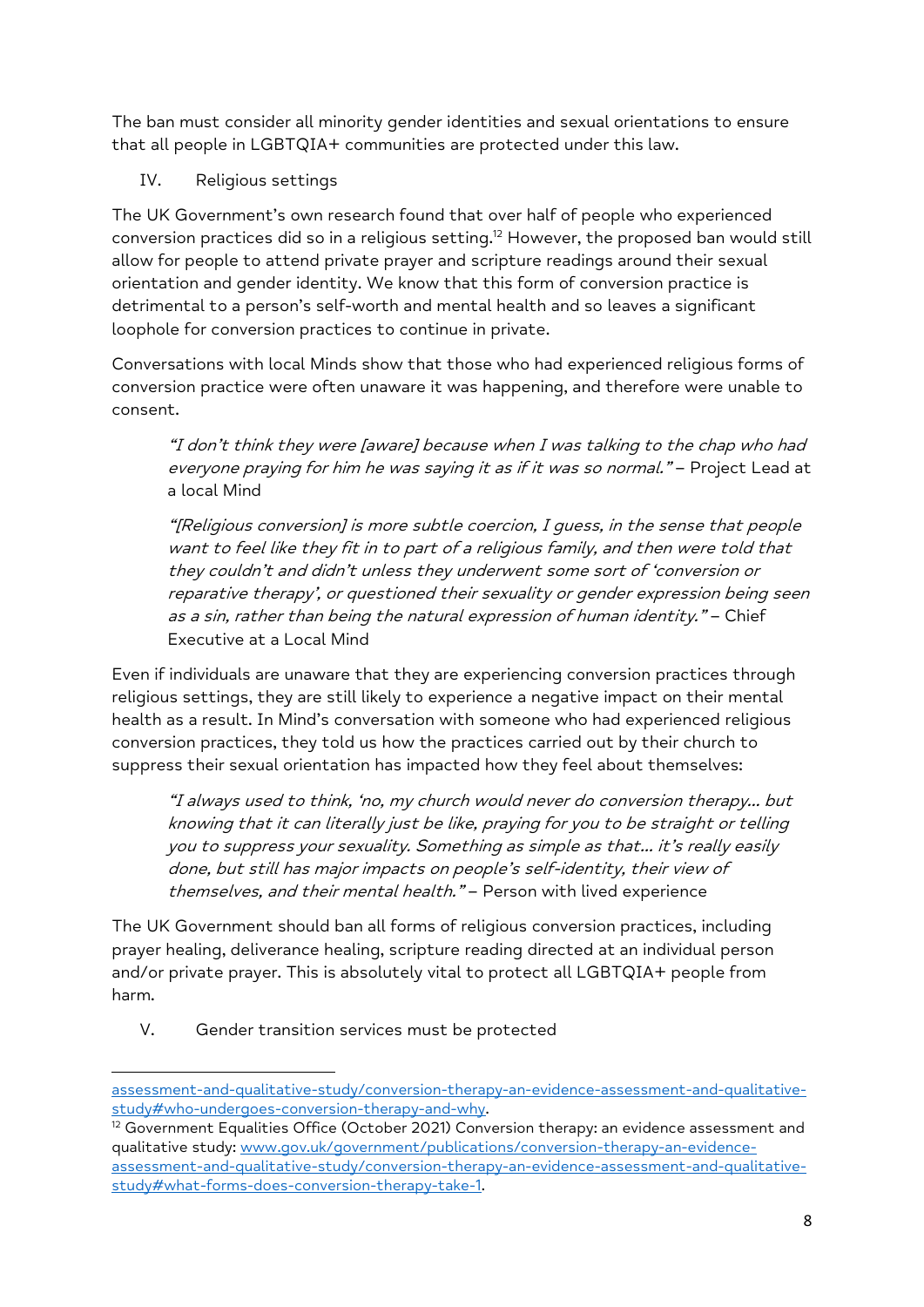Trans people in the UK experience higher rates of mental health problems (including depression and anxiety), self-harm and suicidal ideation. As an already marginalised and vulnerable community, the UK Government needs to make clear that gender transition services, gender transition healthcare and legitimate and explorative gender identity therapy are not forms of conversion practices and therefore will not be an offence under this proposal. It is vital that the proposed legislation has clear, tight definitions and within this, explicitly excludes gender identity clinics to protect from any unintended consequences.

# **5. The government considers that Ofcom's Broadcasting Code already provides measures against the broadcast and promotion of conversion therapy. How far do you agree or disagree with this?**

Neither agree or disagree – additional work will be needed when the ban is in place and prior to introducing new regulations for online platforms and the internet.

# **6. Do you know of any examples of broadcasting that you consider to be endorsing or promoting conversion therapy?**

Yes

There are examples of material on YouTube and other social media platforms. These platforms should have instant complaints mechanisms in place to report material related to promoting, advertising and broadcasting conversion practices and procedures for removing this type of harmful content from the platform. UK Government should consider how this overlaps with its plans around online safety through upcoming online safety legislation.

**7. The Government considers that the existing codes set out by the Advertising Standards Authority and the Committee of Advertising Practice already prohibits the advertisement of conversion therapy. How far do you agree or disagree with this?**

Neither agree or disagree.

**8. Do you know of any examples of advertisements that you consider to be endorsing or promoting conversion therapy?**

Yes

Additional work will need to be done around advertising once the ban is in place as we are concerned about the potential for ongoing online advertisement of 'conversion therapy'. Significant work will be required to prevent online promotion and wellrecognised mechanisms will need to be in place for lone advertisements to be reported.

Local Minds who specialise in LGBTQIA+ support told us they are aware of conversion practices being promoted online, highlighting that this is a current issue that needs to be better addressed:

"Mostly church-related organisations. I've seen a few UK organisations that have hosted talks around 'conversion therapy', buying into the research around 'conversion therapy', the positive slanted research on 'conversion therapy', and hosted talks by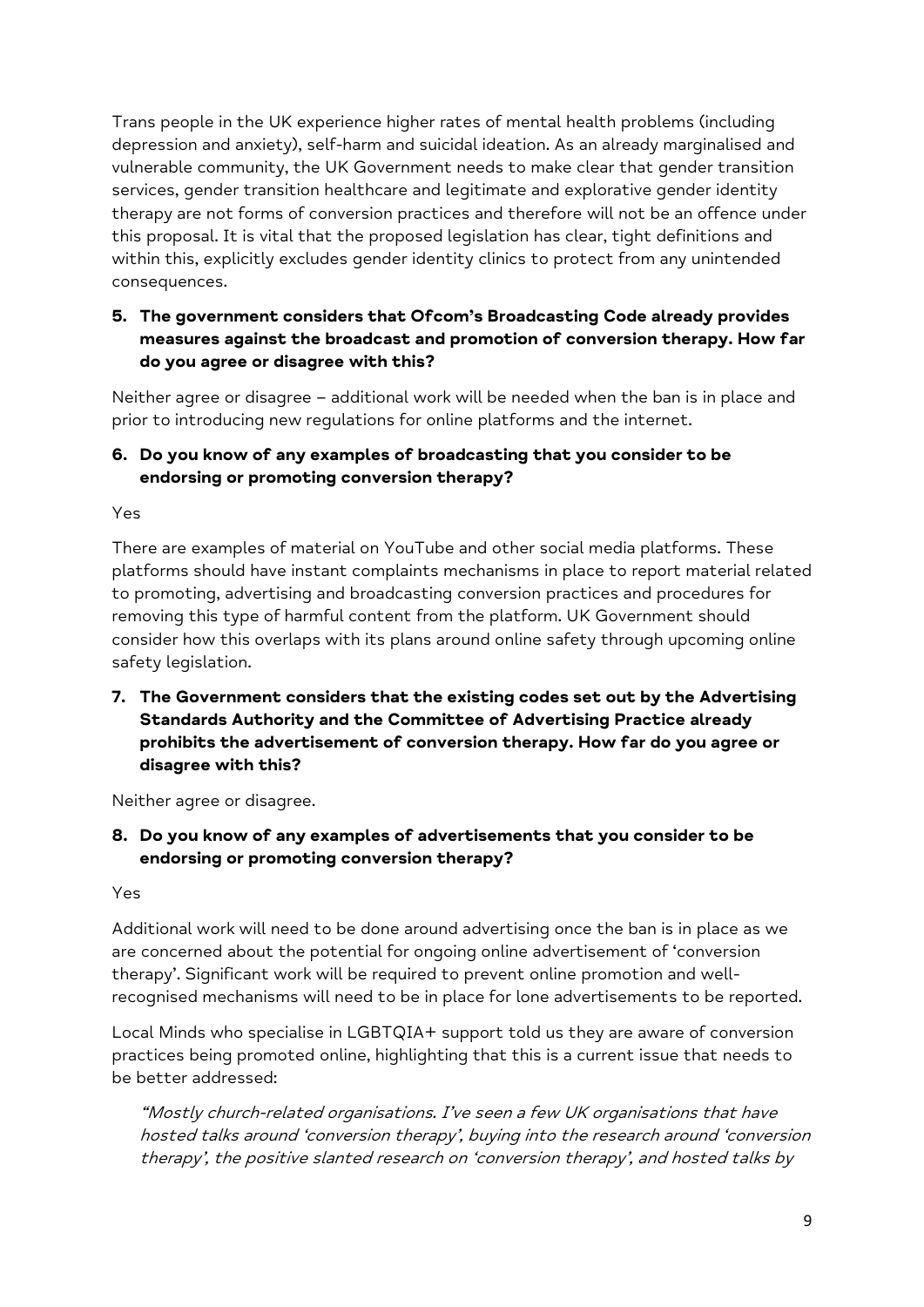people from the US coming over and talking about their work and new studies they've been involved in." - Chief Executive at a Local Mind

**9. The consultation document describes proposals to introduce conversion therapy protection orders to tackle a gap in provision for victims of the practice, to what extent do you agree or disagree that there is a gap in the provision for victims of conversion therapy?** 

Strongly agree

### **10. To what extend do you agree or disagree with our proposals for addressing this gap we have identified?**

Somewhat disagree.

#### **Why do you think this is?**

While we welcome the Protection Orders to individuals under 18, they should be extended to all adults. This should also include people who have been victims or are at risk of conversion practices in their country of origin, and if a Conversion Therapy Protection Order has been granted, this should be a basis for an asylum claim.

As with informed consent within the UK, protection from having conversion practices overseas should be extended to all ages. Due to the harm conversion practices inflicts on individuals, combined with the vulnerability of marginalised communities, it is not possible for someone to consent to conversion practices, in the UK or abroad.

The UK Government should properly address the gap in provision for victims of the practice, by also investigating how to ban conversion practices that are being offered virtually by providers outside the UK to LGBTQIA+ people inside the UK, via Zoom or similar platforms.

**11. Charity trustees are the people who are responsible for governing a charity and directing how it is managed and run. The consultation document describes proposals whereby anyone found guilty of carrying out conversion therapy will have the case against them for being disqualified from serving as a trustee at any charity strengthened. To what extent do you agree or disagree with this approach? Strongly agree, why do you think this is?**

Mind agrees that anyone found guilty of carrying out conversion practices should have the case against them for being disqualified from serving as a trustee at any charity strengthened. All charities should have a duty to report accusations and charges of conversion practices to regulators and professional bodies, and the Charity Commission should have a duty to investigate whether conversion practices are being offered or promoted by charities. This is particularly important as the UK Government's own research has found that the majority of conversion practices in the UK are conducted in religious settings, many which have charitable status.

There is a gap in the UK Government's current proposal whereby it is envisaged that different criteria will apply to the charity sector than statutory sector. This would conflict with existing professional codes or ethics and practice for talking therapies. To close this gap, the UK Government needs to conduct further work into how to align the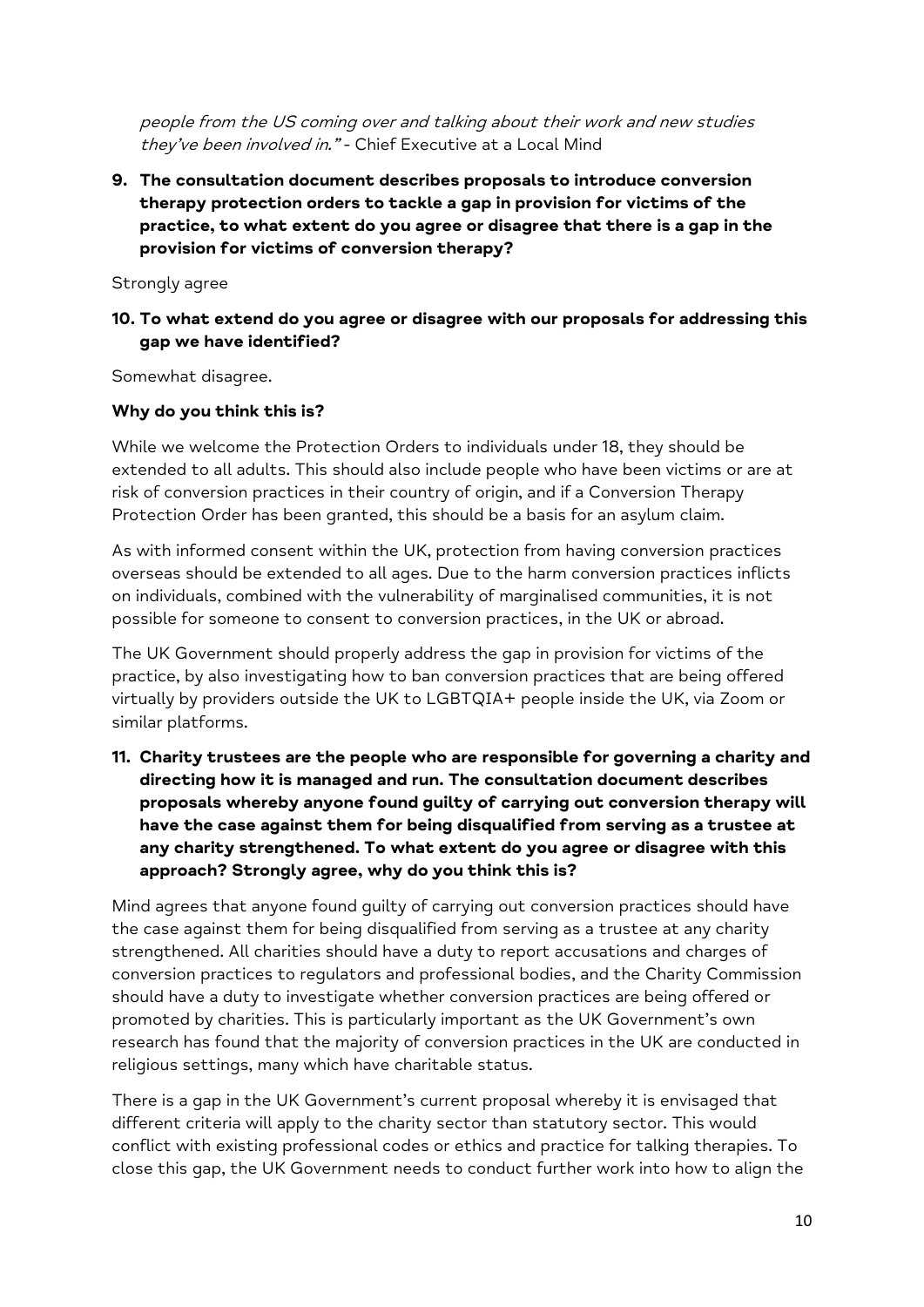regulatory framework so that it is applied consistently to all talking therapy provision in the UK.

## **12. To what extent do you agree or disagree that the following organisations are providing adequate support for victims of conversion therapy? (Police; Crown Prosecution Service; OTHER statutory service)? Why do you think this?**

Somewhat disagree.

### **Why do you think that is?**

The current services are unable to effectively deal with the issues of conversion practices without any sanctions available. The conversations Mind have had with local Mind staff supporting LGBTQIA+ communities suggest that they are not providing adequate support.

"I don't think that the police, CPS or criminal justice system do any kind of adequate work in supporting LGBTQIA+ people in general." - Project Lead at a local Mind

There is also a lack of awareness among statutory services of what conversion practices are and which groups are at risk from it. This means that frontline services, such as the police, health services and education systems are not recognising when someone is being subjected to conversion practices. This indicates a clear need for more education and training for frontline services, so they are able to identify who is at risk and respond to it.

There is a vital need for engagement and multi-disciplinary work with some faith and cultural communities where conversion practices are more prevalent, in order to create a safe climate and environment for LGBTQIA+ people. In one of Mind's interviews with a local Mind counsellor, they said they thought some statutory services overlook risks of conversion practices, including physical or sexual abuse, because they perceive them as disagreements over religious or cultural beliefs in families or communities.

"My understanding of it was that there was an element of cultural sensitivity at play, in the fact that some really abhorrent stuff has happened within some religious communities… and the police are quite light touch because you know, you don't want to be seen that way, but I got the sense that where I've heard it's happening, the police probably weren't very involved at all." - Project Lead at a local Mind

The UK Government must also bring in sanctions to provide statutory authorities more opportunities to take action and support victims of conversion practices to escape abusive situations.

## **13. To what extent do you agree or disagree that the following organisations are providing adequate support for victims of conversion therapy?**

Somewhat disagree.

#### **Why do you think this is?**

There is a lack of awareness of the potential harm of conversion practices, and it is widely unrecognised by most statutory services, and those who do recognise it often don't know what to do about it, or do not have the capability to do anything about it.